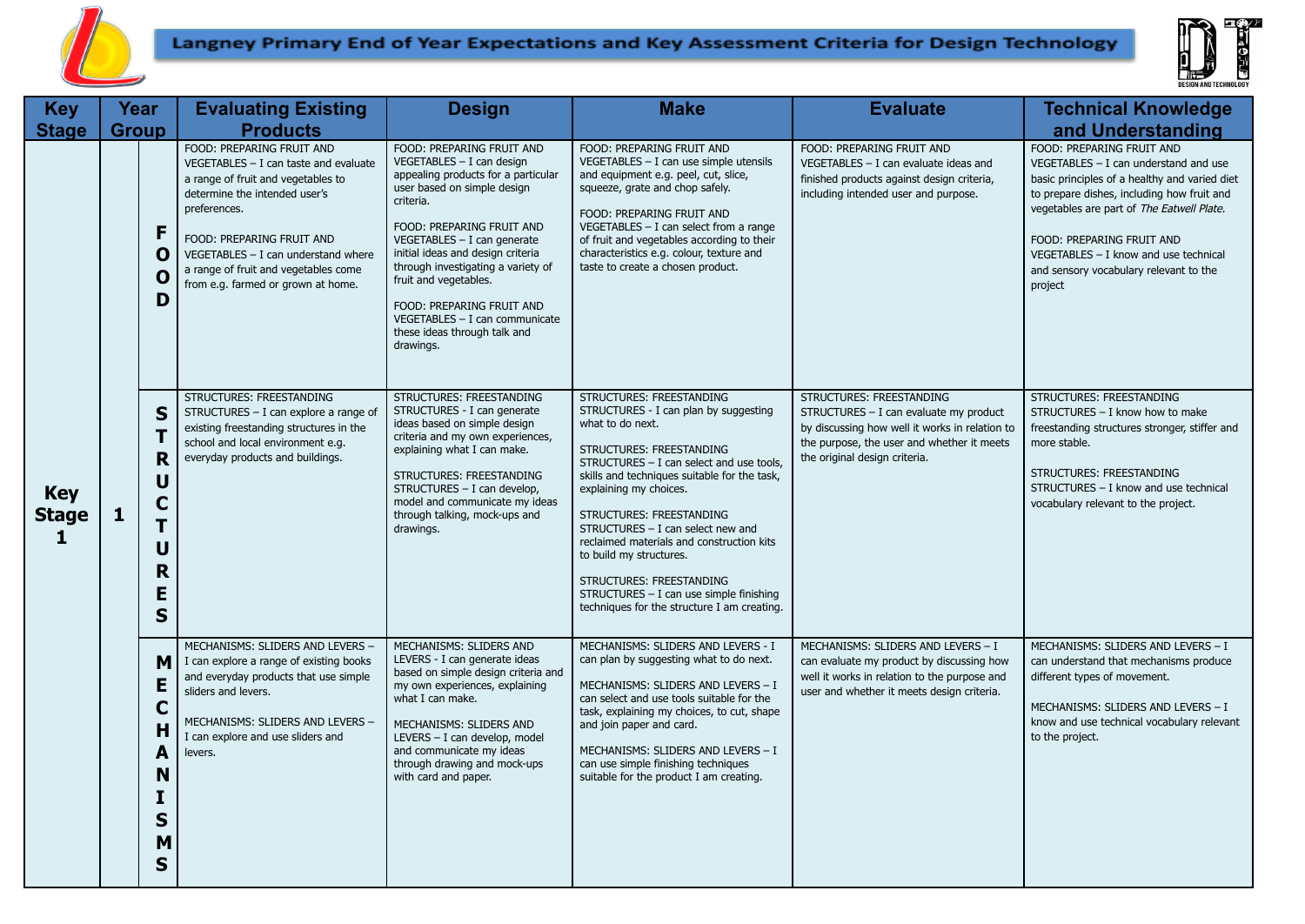| <b>Key</b>                                 | <b>Year</b>             |                                                               | <b>Evaluating existing</b>                                                                                                                                                                                                                                                                                      | <b>Design</b>                                                                                                                                                                                                                                                                                                                                                                                                                   | <b>Make</b>                                                                                                                                                                                                                                                                                                                                                                       | <b>Evaluate</b>                                                                                                                                            | <b>Technical Knowledge</b>                                                                                                                                                                                                                                                                                                                                                                                                                                                                                                                                                                                                                                      |
|--------------------------------------------|-------------------------|---------------------------------------------------------------|-----------------------------------------------------------------------------------------------------------------------------------------------------------------------------------------------------------------------------------------------------------------------------------------------------------------|---------------------------------------------------------------------------------------------------------------------------------------------------------------------------------------------------------------------------------------------------------------------------------------------------------------------------------------------------------------------------------------------------------------------------------|-----------------------------------------------------------------------------------------------------------------------------------------------------------------------------------------------------------------------------------------------------------------------------------------------------------------------------------------------------------------------------------|------------------------------------------------------------------------------------------------------------------------------------------------------------|-----------------------------------------------------------------------------------------------------------------------------------------------------------------------------------------------------------------------------------------------------------------------------------------------------------------------------------------------------------------------------------------------------------------------------------------------------------------------------------------------------------------------------------------------------------------------------------------------------------------------------------------------------------------|
| <b>Stage</b>                               | <b>Group</b>            |                                                               | products                                                                                                                                                                                                                                                                                                        |                                                                                                                                                                                                                                                                                                                                                                                                                                 |                                                                                                                                                                                                                                                                                                                                                                                   |                                                                                                                                                            | and Understanding                                                                                                                                                                                                                                                                                                                                                                                                                                                                                                                                                                                                                                               |
|                                            |                         | F<br>O<br>O<br>D                                              | FOOD: PREPARING FRUIT AND<br>$VEGETABLES - I can taste and evaluate$<br>a range of fruit and vegetables to<br>determine the intended user's<br>preferences.<br>FOOD: PREPARING FRUIT AND<br>$VEGETABLES - I can understand where$<br>a range of fruit and vegetables come<br>from e.g. farmed or grown at home. | FOOD: PREPARING FRUIT AND<br>VEGETABLES - I can design<br>appealing products for a particular<br>user based on simple design<br>criteria.<br>FOOD: PREPARING FRUIT AND<br>VEGETABLES - I can generate<br>initial ideas and design criteria<br>through investigating a variety of<br>fruit and vegetables.<br>FOOD: PREPARING FRUIT AND<br>VEGETABLES - I can communicate<br>these ideas through talk and<br>drawings.           | FOOD: PREPARING FRUIT AND<br>VEGETABLES - I can use simple utensils<br>and equipment to e.g. peel, cut, slice,<br>squeeze, grate and chop safely.<br>FOOD: PREPARING FRUIT AND<br>VEGETABLES $-$ I can select from a range<br>of fruit and vegetables according to their<br>characteristics e.g. colour, texture and<br>taste to create a chosen product.                         | FOOD: PREPARING FRUIT AND<br>$VEGETABLES - I can evaluate ideas and$<br>finished products against design criteria,<br>including intended user and purpose. | FOOD: PREPARING FRUIT AND<br>$VEGETABLES - I can understand and use$<br>basic principles of a healthy and varied diet<br>to prepare dishes, including how fruit and<br>vegetables are part of The Eatwell Plate.<br>FOOD: PREPARING FRUIT AND<br>VEGETABLES - I know and use technical<br>and sensory vocabulary relevant to the<br>project.                                                                                                                                                                                                                                                                                                                    |
| <b>Key</b><br><b>Stage</b><br>$\mathbf{1}$ | $\overline{\mathbf{2}}$ | M<br>E<br>$\mathbf C$<br>н<br>A<br>N<br>S<br>M<br>$\mathbf S$ | MECHANISMS: WHEELS AND AXLES - I<br>can explore and evaluate a range of<br>products with wheels and axles.<br>MECHANISMS: WHEELS AND AXLES - I<br>can explore and use wheels, axles and<br>axle holders.<br>MECHANISMS: WHEELS AND AXLES - I<br>can distinguish between fixed and freely<br>moving axles.       | <b>MECHANISMS: WHEELS AND</b><br>AXLES - I can generate initial ideas<br>and simple design criteria through<br>talking and using my own<br>experiences.<br>MECHANISMS: WHEELS AND<br>$AXLES - I$ can develop and<br>communicate ideas through<br>drawings and mock-ups.                                                                                                                                                         | MECHANISMS: WHEELS AND AXLES - I<br>can select from and use a range of tools<br>and equipment to perform practical tasks<br>such as cutting and joining to allow<br>movement and finishing.<br>MECHANISMS: WHEELS AND AXLES - I<br>can select from and use a range of<br>materials and components such as paper,<br>card, plastic and wood according to their<br>characteristics. | MECHANISMS: WHEELS AND AXLES - I can<br>evaluate my ideas throughout and my<br>product against original criteria.                                          | MECHANISMS: WHEELS AND AXLES - I<br>know and use technical vocabulary relevant<br>to the project.                                                                                                                                                                                                                                                                                                                                                                                                                                                                                                                                                               |
|                                            |                         | T<br>Ε<br>X<br>T<br>I<br>E<br>S                               | TEXTILES: TEMPLATES AND JOINING<br>TECHNIQUES - I can explore and<br>evaluate a range of existing textile<br>products relevant to the project being<br>undertaken.                                                                                                                                              | <b>TEXTILES: TEMPLATES AND</b><br>JOINING TECHNIQUES - I can<br>design a functional and appealing<br>product for a chosen user and<br>purpose based on a simple design<br>criteria.<br>TEXTILES: TEMPLATES AND<br>JOINING TECHNIQUES - I can<br>generate, develop, model and<br>communicate my own ideas as<br>appropriate through talking,<br>drawing, templates, mock-ups and<br>information and communication<br>technology. | TEXTILES: TEMPLATES AND JOINING<br>TECHNIQUES - I can select from and use<br>a range of tools and equipment to perform<br>practical tasks such as marking out,<br>cutting, joining and finishing.<br>TEXTILES: TEMPLATES AND JOINING<br>TECHNIQUES - I can select from and use<br>textiles according to their characteristics.                                                    | TEXTILES: TEMPLATES AND JOINING<br>TECHNIQUES - I can evaluate my ideas<br>throughout and my final product against<br>original design criteria.            | <b>TEXTILES: TEMPLATES AND JOINING</b><br>TECHNIQUES - I can understand how<br>simple 3-D textile products are made, using<br>a template to create two identical shapes.<br>TEXTILES: TEMPLATES AND JOINING<br>TECHNIQUES $-$ I can understand how to<br>join fabrics using different techniques e.g.<br>running stitch, glue, over stitch, stapling.<br>TEXTILES: TEMPLATES AND JOINING<br>TECHNIQUES - I can explore different<br>finishing techniques e.g. using painting,<br>fabric crayons, stitching, sequins, buttons<br>and ribbons.<br>TEXTILES: TEMPLATES AND JOINING<br>TECHNIQUES - I know and use technical<br>vocabulary relevant to the project. |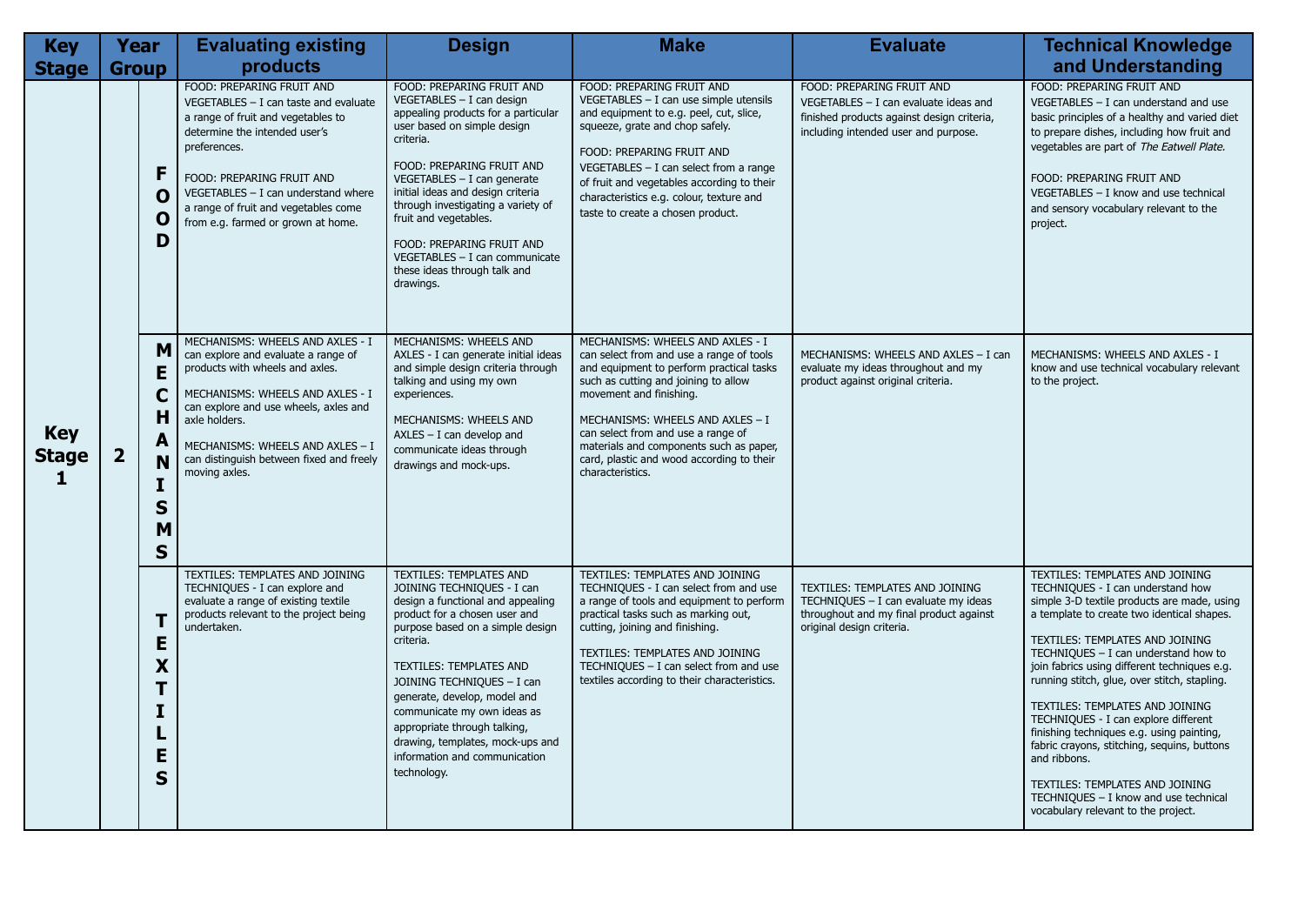| <b>Key</b>                      |   | Year                                       | <b>Evaluating existing</b>                                                                                                                                                                                                                                                                                                                                                    | <b>Design</b>                                                                                                                                                                                                                                                                                                                                                                                                                                                    | <b>Make</b>                                                                                                                                                                                                                                                                                                                                                                                                                                                                                | <b>Evaluate</b>                                                                                                                                                                                                    | <b>Technical Knowledge</b>                                                                                                                                                                                                                                                                                                                                                                                                           |
|---------------------------------|---|--------------------------------------------|-------------------------------------------------------------------------------------------------------------------------------------------------------------------------------------------------------------------------------------------------------------------------------------------------------------------------------------------------------------------------------|------------------------------------------------------------------------------------------------------------------------------------------------------------------------------------------------------------------------------------------------------------------------------------------------------------------------------------------------------------------------------------------------------------------------------------------------------------------|--------------------------------------------------------------------------------------------------------------------------------------------------------------------------------------------------------------------------------------------------------------------------------------------------------------------------------------------------------------------------------------------------------------------------------------------------------------------------------------------|--------------------------------------------------------------------------------------------------------------------------------------------------------------------------------------------------------------------|--------------------------------------------------------------------------------------------------------------------------------------------------------------------------------------------------------------------------------------------------------------------------------------------------------------------------------------------------------------------------------------------------------------------------------------|
| <b>Stage</b>                    |   | <b>Group</b>                               | products                                                                                                                                                                                                                                                                                                                                                                      |                                                                                                                                                                                                                                                                                                                                                                                                                                                                  |                                                                                                                                                                                                                                                                                                                                                                                                                                                                                            |                                                                                                                                                                                                                    | and Understanding                                                                                                                                                                                                                                                                                                                                                                                                                    |
|                                 |   | F<br>$\mathbf 0$<br>$\mathbf O$<br>D       | FOOD: HEALTHY AND VARIED DIET - I<br>can carry out sensory evaluations of a<br>variety of ingredients and products;<br>and record the evaluations using e.g.<br>tables and simple graphs.<br>FOOD: HEALTHY AND VARIED DIET - I<br>know about a range of fresh and<br>processed ingredients appropriate for<br>their product, and whether they are<br>grown, reared or caught. | FOOD: HEALTHY AND VARIED DIET<br>- I can generate and clarify ideas<br>through discussion with peers and<br>adults to develop design criteria<br>including appearance, texture and<br>aroma for an appealing product for<br>a particular user and purpose.<br>FOOD: HEALTHY AND VARIED DIET<br>- I can use annotated sketches and<br>appropriate information and<br>communication technology, such as<br>web-based recipes, to develop and<br>communicate ideas. | FOOD: HEALTHY AND VARIED DIET - I<br>can plan the main stages of a recipe,<br>listing ingredients, utensils and<br>equipment.<br>FOOD: HEALTHY AND VARIED DIET - I<br>can select and use appropriate utensils<br>and equipment to prepare and combine<br>ingredients.<br>FOOD: HEALTHY AND VARIED DIET - I<br>can select from a range of ingredients to<br>make appropriate food products, thinking<br>about sensory characteristics.                                                      | FOOD: HEALTHY AND VARIED DIET - I can<br>evaluate the ongoing work and the final<br>product with reference to the design criteria<br>and the views of others.                                                      | FOOD: HEALTHY AND VARIED DIET - I<br>know how to use appropriate equipment<br>and utensils to prepare and combine food.<br>FOOD: HEALTHY AND VARIED DIET - I<br>know and use relevant technical and<br>sensory vocabulary appropriately.                                                                                                                                                                                             |
| <b>Key</b><br><b>Stage</b><br>2 | 3 | Τ<br>E<br>X<br>T<br>I<br>E<br>S            | TEXTILES: 2D SHAPE TO 3D<br>PRODUCT - I can investigate a range<br>of 3D textile products relevant to the<br>project.<br>TEXTILES: 2D SHAPE TO 3D<br>PRODUCT - I can understand how a<br>key event / individual has influenced<br>the development of the chosen<br>product and/or fabric.                                                                                     | TEXTILES: 2D SHAPE TO 3D<br>PRODUCT - I can generate realistic<br>ideas through discussion and design<br>criteria for an appealing, functional<br>product fit for purpose and specific<br>users.<br>TEXTILES: 2D SHAPE TO 3D<br>PRODUCT - I can produce<br>annotated sketches, prototypes,<br>final product sketches and pattern<br>pieces.                                                                                                                      | TEXTILES: 2D SHAPE TO 3D PRODUCT - I<br>can plan the main stages of making.<br>TEXTILES: 2D SHAPE TO 3D PRODUCT - I<br>can select and use a range of appropriate<br>tools with some accuracy e.g. cutting,<br>joining and finishing.<br>TEXTILES: 2D SHAPE TO 3D PRODUCT - I<br>can select fabrics and fastenings<br>according to their functional<br>characteristics e.g. strength, and aesthetic<br>qualities e.g. pattern.                                                              | TEXTILES: 2D SHAPE TO 3D PRODUCT - I<br>can test their product against the original<br>design criteria and with the intended user.<br>TEXTILES: 2D SHAPE TO 3D PRODUCT - I<br>can take into account others' views. | TEXTILES: 2D SHAPE TO 3D PRODUCT - I<br>know how to strengthen, stiffen and<br>reinforce existing fabrics.<br>TEXTILES: 2D SHAPE TO 3D PRODUCT - I<br>understand how to securely join two pieces<br>of fabric together.<br>TEXTILES: 2D SHAPE TO 3D PRODUCT - I<br>understand the need for patterns and seam<br>allowances.<br>TEXTILES: 2D SHAPE TO 3D PRODUCT - I<br>know and use technical vocabulary relevant<br>to the project. |
|                                 |   | S<br>Τ<br>R<br>U<br>C<br>U<br>R.<br>E<br>S | <b>STRUCTURES: SHELL STRUCTURES - I</b><br>can investigate and evaluate a range<br>of existing shell structures including<br>the materials, components and<br>techniques that have been used.                                                                                                                                                                                 | <b>STRUCTURES: SHELL STRUCTURES</b><br>- I can generate realistic ideas and<br>design criteria collaboratively<br>though discussion, focusing on the<br>needs of the user and purpose of<br>the product.<br>STRUCTURES: SHELL STRUCTURES<br>- I can develop ideas through the<br>analysis of existing products and<br>use annotated sketches and<br>prototypes to model and<br>communicate ideas.                                                                | <b>STRUCTURES: SHELL STRUCTURES - I</b><br>can order the main stages of making.<br>STRUCTURES: SHELL STRUCTURES - I<br>can use appropriate tools to measure,<br>mark out, cut, score, shape and assemble<br>with some accuracy.<br>STRUCTURES: SHELL STRUCTURES - I<br>can explain my choice of materials<br>according to functional properties and<br>aesthetic qualities.<br>STRUCTURES: SHELL STRUCTURES - I<br>can use finishing techniques suitable for<br>the product I am creating. | STRUCTURES: SHELL STRUCTURES - I can<br>test and evaluate my own products against<br>design criteria and the intended user and<br>purpose.                                                                         | STRUCTURES: SHELL STRUCTURES - I can<br>develop and use knowledge of how to<br>construct strong, stiff shell structures.<br>STRUCTURES: SHELL STRUCTURES - I can<br>develop and use knowledge of nets of cubes<br>and cuboids and, where appropriate, more<br>complex 3D shapes.<br>STRUCTURES: SHELL STRUCTURES - I<br>know and use technical vocabulary relevant<br>to the project.                                                |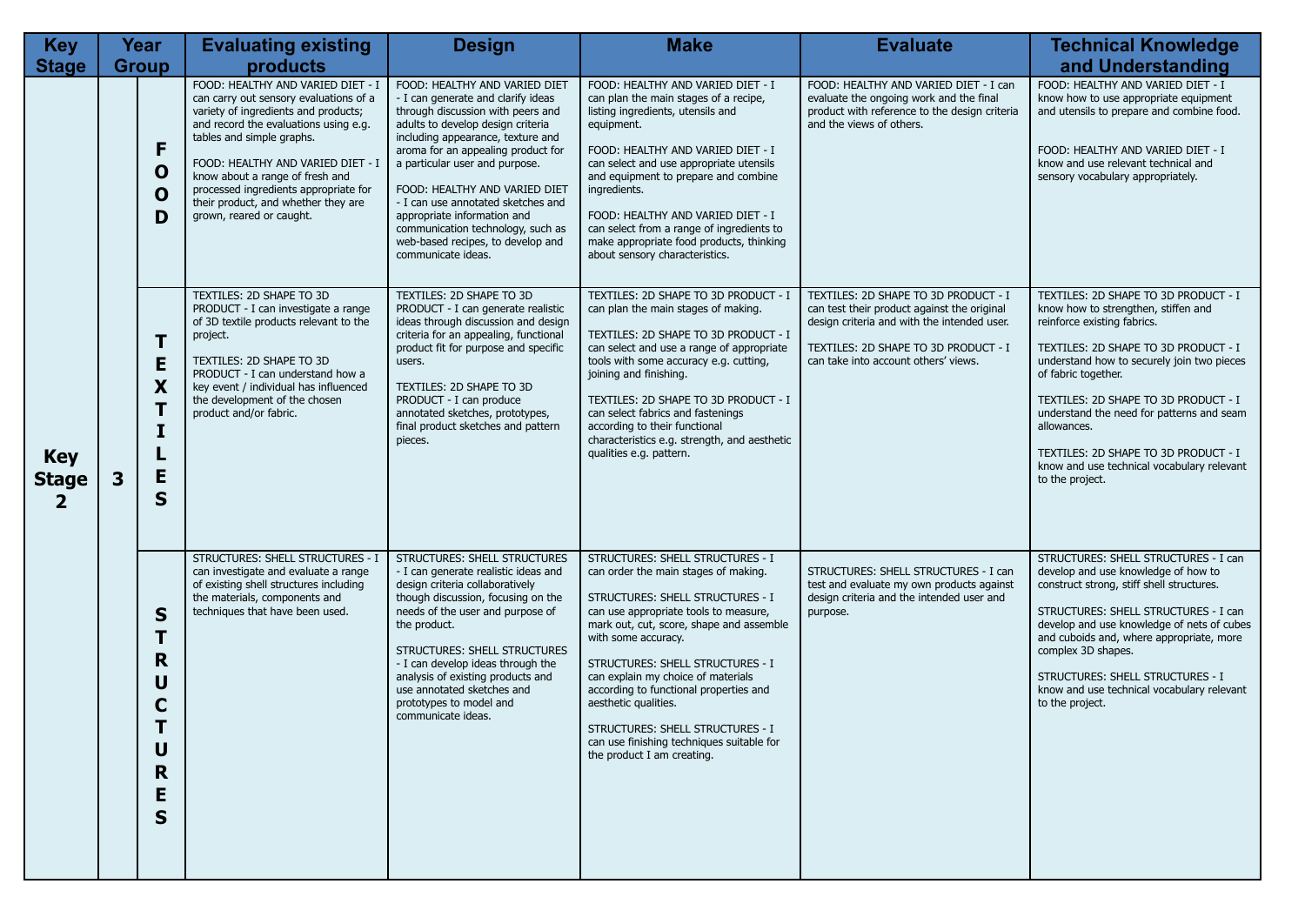| <b>Key</b>                   | Year                                                                                         | <b>Evaluating existing</b>                                                                                                                                                                                                                                                                                                                                                    | <b>Design</b>                                                                                                                                                                                                                                                                                                                                                                                                                                                                                 | <b>Make</b>                                                                                                                                                                                                                                                                                                                                                                                                                                                                                                       | <b>Evaluate</b>                                                                                                                                                                                        | <b>Technical Knowledge</b>                                                                                                                                                                                                                                                                                                                                                                                                                                      |
|------------------------------|----------------------------------------------------------------------------------------------|-------------------------------------------------------------------------------------------------------------------------------------------------------------------------------------------------------------------------------------------------------------------------------------------------------------------------------------------------------------------------------|-----------------------------------------------------------------------------------------------------------------------------------------------------------------------------------------------------------------------------------------------------------------------------------------------------------------------------------------------------------------------------------------------------------------------------------------------------------------------------------------------|-------------------------------------------------------------------------------------------------------------------------------------------------------------------------------------------------------------------------------------------------------------------------------------------------------------------------------------------------------------------------------------------------------------------------------------------------------------------------------------------------------------------|--------------------------------------------------------------------------------------------------------------------------------------------------------------------------------------------------------|-----------------------------------------------------------------------------------------------------------------------------------------------------------------------------------------------------------------------------------------------------------------------------------------------------------------------------------------------------------------------------------------------------------------------------------------------------------------|
| <b>Stage</b>                 | <b>Group</b>                                                                                 | products                                                                                                                                                                                                                                                                                                                                                                      |                                                                                                                                                                                                                                                                                                                                                                                                                                                                                               |                                                                                                                                                                                                                                                                                                                                                                                                                                                                                                                   |                                                                                                                                                                                                        | and Understanding                                                                                                                                                                                                                                                                                                                                                                                                                                               |
| <b>Key</b>                   | E<br>ц<br>E<br>$\mathbf C$<br>т<br>R<br>I<br>C<br>A<br>$\mathsf{s}$<br>Y<br>S<br>E<br>M<br>S | ELECTRICAL SYSTEMS: SIMPLE<br>CIRCUIT AND SWITHCES - I can<br>investigate and analyse a range of<br>existing battery-powered products.                                                                                                                                                                                                                                        | ELECTRICAL SYSTEMS: SIMPLE<br>CIRCUIT AND SWITHCES - I can<br>gather information about needs and<br>wants, and develop design criteria<br>to inform the design of products<br>that are fit for purpose, aimed a<br>particular individuals or groups.<br>ELECTRICAL SYSTEMS: SIMPLE<br>CIRCUIT AND SWITHCES - I can<br>generate, develop, model and<br>communicate realistic ideas through<br>discussion and, as appropriate,<br>annotated sketches, cross-sectional<br>and exploded diagrams. | ELECTRICAL SYSTEMS: SIMPLE CIRCUIT<br>AND SWITHCES - I can order the main<br>stages of making.<br>ELECTRICAL SYSTEMS: SIMPLE CIRCUIT<br>AND SWITHCES - I can select from and<br>use tools and equipment to cut, shape,<br>join and finish with some accuracy.<br>ELECTRICAL SYSTEMS: SIMPLE CIRCUIT<br>AND SWITHCES - I can select from and<br>use materials and components including<br>construction materials and electrical<br>components according to their functional<br>properties and aesthetic qualities. | ELECTRICAL SYSTEMS: SIMPLE CIRCUIT<br>AND SWITHCES - I can evaluate my own<br>ideas and products against my own design<br>criteria and identify the strengths and areas<br>for improvement in my work. | ELECTRICAL SYSTEMS: SIMPLE CIRCUIT<br>AND SWITHCES - I understand and use<br>electrical systems in my products, such as<br>series circuits or incorporating switches,<br>bulbs and buzzers.<br>ELECTRICAL SYSTEMS: SIMPLE CIRCUIT<br>AND SWITHCES - I can apply my<br>understanding of computing to program and<br>control my products.<br>ELECTRICAL SYSTEMS: SIMPLE CIRCUIT<br>AND SWITHCES - I know and use technical<br>vocabulary relevant to the project. |
| <b>Stage</b><br>$\mathbf{2}$ | 4<br>F<br>$\mathbf 0$<br>O<br>D                                                              | FOOD: HEALTHY AND VARIED DIET - I<br>can carry out sensory evaluations of a<br>variety of ingredients and products;<br>and record the evaluations using e.g.<br>tables and simple graphs.<br>FOOD: HEALTHY AND VARIED DIET - I<br>know about a range of fresh and<br>processed ingredients appropriate for<br>their product, and whether they are<br>grown, reared or caught. | FOOD: HEALTHY AND VARIED DIET<br>- I can generate and clarify ideas<br>through discussion with peers and<br>adults to develop design criteria<br>including appearance, texture and<br>aroma for an appealing product for<br>a particular user and purpose.<br>FOOD: HEALTHY AND VARIED DIET<br>- I can use annotated sketches and<br>appropriate information and<br>communication technology, such as<br>web-based recipes, to develop and<br>communicate ideas.                              | FOOD: HEALTHY AND VARIED DIET - I<br>can plan the main stages of a recipe,<br>listing ingredients, utensils and<br>equipment.<br>FOOD: HEALTHY AND VARIED DIET - I<br>can select and use appropriate utensils<br>and equipment to prepare and combine<br>ingredients.<br>FOOD: HEALTHY AND VARIED DIET - I<br>can select from a range of ingredients to<br>make appropriate food products, thinking<br>about sensory characteristics.                                                                             | FOOD: HEALTHY AND VARIED DIET - I can<br>evaluate the ongoing work and the final<br>product with reference to the design criteria<br>and the views of others.                                          | FOOD: HEALTHY AND VARIED DIET - I<br>know how to use appropriate equipment<br>and utensils to prepare and combine food.<br>FOOD: HEALTHY AND VARIED DIET - I<br>know and use relevant technical and<br>sensory vocabulary appropriately.                                                                                                                                                                                                                        |
|                              | M<br>E<br>$\mathbf C$<br>н<br>A<br>N<br>$\mathbf C$<br>A<br>$\mathbf S$                      | MECHANICAL SYSTEMS: LEVERS AND<br>LINKAGES - I can investigate and<br>analyse books and, where available,<br>other products with lever and linkage<br>mechanisms.                                                                                                                                                                                                             | MECHANICAL SYSTEMS: LEVERS<br>AND LINKAGES - I can generate<br>realistic ideas and my own design<br>criteria through discussion,<br>focussing on the needs of the user.<br>MECHANICAL SYSTEMS: LEVERS<br>AND LINKAGES - I can use<br>annotated sketches and prototypes<br>to develop, model and communicate<br>ideas.                                                                                                                                                                         | MECHANICAL SYSTEMS: LEVERS AND<br>LINKAGES - I can order the main stages<br>of making.<br>MECHANICAL SYSTEMS: LEVERS AND<br>LINKAGES - I can select from and use<br>appropriate tools with some accuracy to<br>cut, shape and join paper and card.<br>MECHANICAL SYSTEMS: LEVERS AND<br>LINKAGES - I can select from and use<br>finishing techniques suitable for the<br>product I am creating.                                                                                                                   | MECHANICAL SYSTEMS: LEVERS AND<br>LINKAGES - I can evaluate my own products<br>and ideas against criteria and user needs, as<br>I design and make.                                                     | MECHANICAL SYSTEMS: LEVERS AND<br>LINKAGES - I understand and use lever and<br>linkage mechanisms.<br>MECHANICAL SYSTEMS: LEVERS AND<br>LINKAGES - I can distinguish between fixed<br>and loose pivots.<br>MECHANICAL SYSTEMS: LEVERS AND<br>LINKAGES - I know and use technical<br>vocabulary relevant to the project.                                                                                                                                         |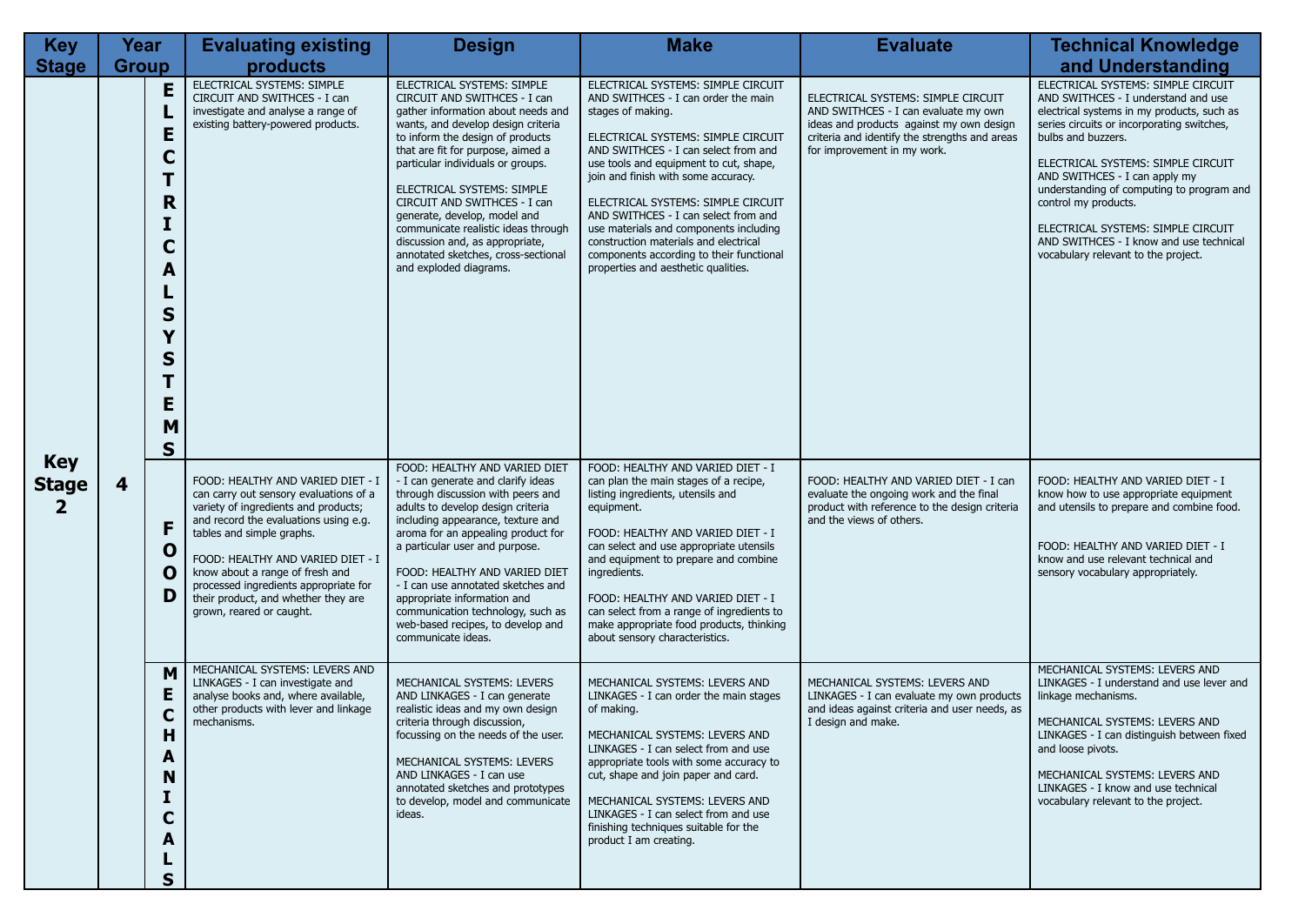| $\mathbf{v}$ |  |  |
|--------------|--|--|
|              |  |  |
|              |  |  |
|              |  |  |
| M            |  |  |
|              |  |  |

| <b>Key</b>                 |              | Year                                                     | <b>Evaluating existing</b>                                                                                                                                               | <b>Design</b>                                                                                                                                                                                                                                                                                                                                                                                                                                                                                                                                                                                                                                                  | <b>Make</b>                                                                                                                                                                                                                                                                                                                                                                                                                                                                                                                                                                                                                               | <b>Evaluate</b>                                                                                                                                                                                                                                                                                                                                                       | <b>Technical</b>                                                                                                                                                                                                                                                                                                                                                                                                                                             |
|----------------------------|--------------|----------------------------------------------------------|--------------------------------------------------------------------------------------------------------------------------------------------------------------------------|----------------------------------------------------------------------------------------------------------------------------------------------------------------------------------------------------------------------------------------------------------------------------------------------------------------------------------------------------------------------------------------------------------------------------------------------------------------------------------------------------------------------------------------------------------------------------------------------------------------------------------------------------------------|-------------------------------------------------------------------------------------------------------------------------------------------------------------------------------------------------------------------------------------------------------------------------------------------------------------------------------------------------------------------------------------------------------------------------------------------------------------------------------------------------------------------------------------------------------------------------------------------------------------------------------------------|-----------------------------------------------------------------------------------------------------------------------------------------------------------------------------------------------------------------------------------------------------------------------------------------------------------------------------------------------------------------------|--------------------------------------------------------------------------------------------------------------------------------------------------------------------------------------------------------------------------------------------------------------------------------------------------------------------------------------------------------------------------------------------------------------------------------------------------------------|
| <b>Stage</b>               | <b>Group</b> |                                                          | products                                                                                                                                                                 |                                                                                                                                                                                                                                                                                                                                                                                                                                                                                                                                                                                                                                                                |                                                                                                                                                                                                                                                                                                                                                                                                                                                                                                                                                                                                                                           |                                                                                                                                                                                                                                                                                                                                                                       | <b>Knowledge and</b>                                                                                                                                                                                                                                                                                                                                                                                                                                         |
|                            |              |                                                          |                                                                                                                                                                          |                                                                                                                                                                                                                                                                                                                                                                                                                                                                                                                                                                                                                                                                |                                                                                                                                                                                                                                                                                                                                                                                                                                                                                                                                                                                                                                           |                                                                                                                                                                                                                                                                                                                                                                       | <b>Understanding</b>                                                                                                                                                                                                                                                                                                                                                                                                                                         |
| <b>Key</b><br><b>Stage</b> | 5            | E<br>L<br>E<br>C<br>R<br>C<br>А<br>S<br>S<br>E<br>M<br>S | ELECTRICAL SYSTEMS: MORE<br>COMPLEX SWITCHES AND CIRCUITS -<br>I can investigate famous inventors<br>who developed ground-breaking<br>electrical systems and components. | ELECTRICAL SYSTEMS: MORE COMPLEX<br>SWITCHES AND CIRCUITS - I can use<br>research to develop a design specification<br>for a functional product that responds<br>automatically to changes in the<br>environment. I take account of<br>constraints including time, resources and<br>cost.<br>ELECTRICAL SYSTEMS: MORE COMPLEX<br>SWITCHES AND CIRCUITS - I can<br>generate and develop innovative ideas<br>and share and clarify these through<br>discussion.<br>ELECTRICAL SYSTEMS: MORE COMPLEX<br>SWITCHES AND CIRCUITS - I can<br>communicate ideas through annotated<br>sketches, pictorial representations of<br>electrical circuits or circuit diagrams. | ELECTRICAL SYSTEMS: MORE COMPLEX<br>SWITCHES AND CIRCUITS - I can formulate<br>a step-by-step plan to guide making, listing<br>tools, equipment, materials and<br>components.<br>ELECTRICAL SYSTEMS: MORE COMPLEX<br>SWITCHES AND CIRCUITS - I can<br>competently select and accurately assemble<br>materials, and securely connect electrical<br>components to produce a reliable, functional<br>product.<br>ELECTRICAL SYSTEMS: MORE COMPLEX<br>SWITCHES AND CIRCUITS - I can create<br>and modify a computer control program to<br>enable an electrical product to work<br>automatically in response to changes in the<br>environment. | ELECTRICAL SYSTEMS: MORE<br>COMPLEX SWITCHES AND CIRCUITS<br>- I can continually evaluate and<br>modify the working features of the<br>product to match the initial design<br>specification.<br>ELECTRICAL SYSTEMS: MORE<br><b>COMPLEX SWITCHES AND CIRCUITS</b><br>- I can test the system to<br>demonstrate its effectiveness for the<br>intended user and purpose. | ELECTRICAL SYSTEMS: MORE<br><b>COMPLEX SWITCHES AND</b><br>CIRCUITS - I can understand and<br>use electrical systems in my<br>products.<br>ELECTRICAL SYSTEMS: MORE<br><b>COMPLEX SWITCHES AND</b><br>CIRCUITS - I can apply my<br>understanding of computing to<br>program, monitor and control my<br>products.<br>ELECTRICAL SYSTEMS: MORE<br><b>COMPLEX SWITCHES AND</b><br>CIRCUITS - I know and use<br>technical vocabulary relevant to<br>the project. |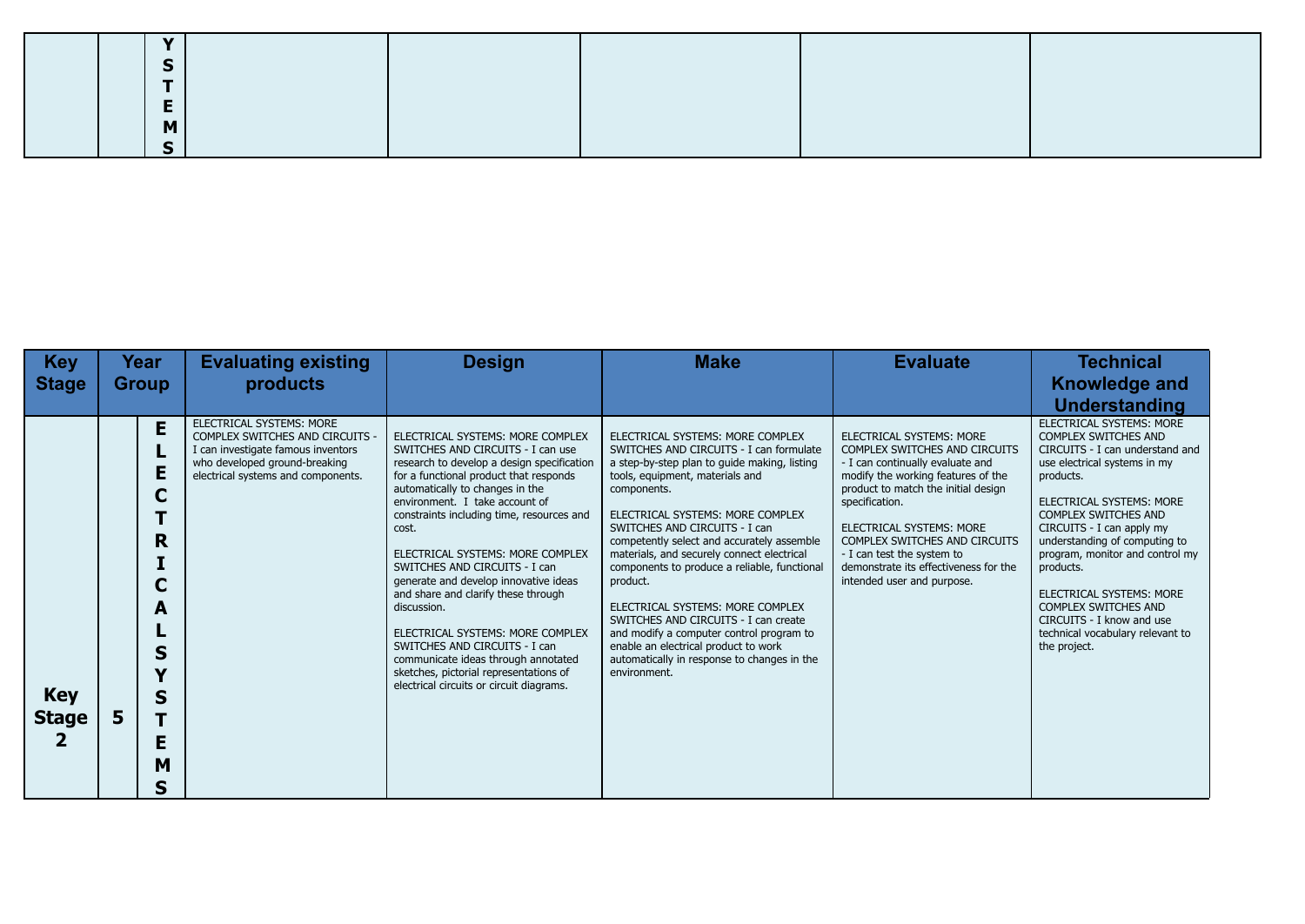|                                       |                      | S<br>R<br>U<br>С<br>U<br>R<br>E<br>S      | STRUCTURES: FRAME STRUCTURES -<br>I can carry out research into user<br>needs and existing products; using<br>surveys, interview, questionnaires and<br>web-based resources.<br>STRUCTURES: FRAME STRUCTURES -<br>I can investigate and evaluate a range<br>of existing frame structures.<br>STRUCTURES: FRAME STRUCTURES<br>I can research key events and<br>individuals relevant to frame<br>structures.                                                                                                                                                                                                                                                                                          | STRUCTURES: FRAME STRUCTURES - I<br>can develop a simple design specification<br>to quide the development of my ideas<br>and products, taking account of<br>constraints including time, resources and<br>cost.<br>STRUCTURES: FRAME STRUCTURES - I<br>can generate, develop and model<br>innovative ideas through discussion,<br>prototypes and annotated sketches.                                                                                                                                                                                                                                 | STRUCTURES: FRAME STRUCTURES - I can<br>formulate a clear plan, including<br>step-by-step list of what needs to be done<br>and lists of resources to be used.<br>STRUCTURES: FRAME STRUCTURES - I can<br>competently select from and use appropriate<br>tools to accurately measure, mark out, cut,<br>shape and join construction materials to<br>make frameworks.<br>STRUCTURES: FRAME STRUCTURES - I can<br>use finishing and decorative techniques<br>suitable for the product I am designing and<br>making. | STRUCTURES: FRAME STRUCTURES<br>- I can critically evaluate my products<br>against my design specification,<br>intended user and purpose,<br>identifying strengths and areas for<br>development, and carrying out<br>appropriate tests. | <b>STRUCTURES: FRAME</b><br>STRUCTURES - I understand how<br>to strengthen, stiffen and<br>reinforce 3D frameworks.<br><b>STRUCTURES: FRAME</b><br>STRUCTURES - I know and use<br>technical vocabulary to the<br>project.                                                                                                                                                                                                                               |
|---------------------------------------|----------------------|-------------------------------------------|-----------------------------------------------------------------------------------------------------------------------------------------------------------------------------------------------------------------------------------------------------------------------------------------------------------------------------------------------------------------------------------------------------------------------------------------------------------------------------------------------------------------------------------------------------------------------------------------------------------------------------------------------------------------------------------------------------|-----------------------------------------------------------------------------------------------------------------------------------------------------------------------------------------------------------------------------------------------------------------------------------------------------------------------------------------------------------------------------------------------------------------------------------------------------------------------------------------------------------------------------------------------------------------------------------------------------|------------------------------------------------------------------------------------------------------------------------------------------------------------------------------------------------------------------------------------------------------------------------------------------------------------------------------------------------------------------------------------------------------------------------------------------------------------------------------------------------------------------|-----------------------------------------------------------------------------------------------------------------------------------------------------------------------------------------------------------------------------------------|---------------------------------------------------------------------------------------------------------------------------------------------------------------------------------------------------------------------------------------------------------------------------------------------------------------------------------------------------------------------------------------------------------------------------------------------------------|
|                                       |                      | F<br>$\mathbf 0$<br>0<br>D                | FOOD: CELEBRATING CULTURE AND<br>SEASONALITY - I can carry out<br>sensory evaluations of a range of<br>relevant products and ingredients;<br>recording the evaluations using e.g.<br>tables/graphs/charts such as star<br>diagrams.<br>FOOD: CELEBRATING CULTURE AND<br>SEASONALITY - I understand how key<br>chefs have influenced eating habits to<br>promote varied and health diets.                                                                                                                                                                                                                                                                                                            | FOOD: CELEBRATING CULTURE AND<br>SEASONALITY - I can generate<br>innovative ideas through research<br>discussion with peers and adults to<br>develop a design brief and criteria for a<br>design specification.<br>FOOD: CELEBRATING CULTURE AND<br>SEASONALITY - I can explore a range of<br>initial ideas, and make design decisions<br>to develop a final product linked to user<br>and purpose.<br>FOOD: CELEBRATING CULTURE AND<br>SEASONALITY - I can use words,<br>annotated sketches and information and<br>communication technology as<br>appropriate to develop and communicate<br>ideas. | FOOD: CELEBRATING CULTURE AND<br>SEASONALITY - I can write a step-by-step<br>recipe, including a list of ingredients,<br>equipment and utensils.<br>FOOD: CELEBRATING CULTURE AND<br>SEASONALITY - I can select and use<br>appropriate utensils and equipment<br>accurately to measure and combine<br>appropriate ingredients.<br>FOOD: CELEBRATING CULTURE AND<br>SEASONALITY - I can make, decorate and<br>present the food product appropriately for<br>the intended user and purpose.                        | FOOD: CELEBRATING CULTURE AND<br>SEASONALITY - I can evaluate the<br>final product with reference back to<br>the design brief and design<br>specification, taking into account the<br>views of others when identifying<br>improvements. | FOOD: CELEBRATING CULTURE<br>AND SEASONALITY - I know how<br>to use utensils and equipment<br>including heat sources to prepare<br>and cook food.<br><b>FOOD: CELEBRATING CULTURE</b><br>AND SEASONALITY - I<br>understand about seasonality in<br>relation to food products and the<br>sources of different food<br>products.<br><b>FOOD: CELEBRATING CULTURE</b><br>AND SEASONALITY - I know and<br>use relevant technical and<br>sensory vocabulary. |
| <b>Key</b><br><b>Stage</b>            | Year<br><b>Group</b> |                                           | <b>Evaluating existing</b><br>products                                                                                                                                                                                                                                                                                                                                                                                                                                                                                                                                                                                                                                                              | <b>Design</b>                                                                                                                                                                                                                                                                                                                                                                                                                                                                                                                                                                                       | <b>Make</b>                                                                                                                                                                                                                                                                                                                                                                                                                                                                                                      | <b>Evaluate</b>                                                                                                                                                                                                                         | <b>Technical</b><br><b>Knowledge and</b><br><b>Understanding</b>                                                                                                                                                                                                                                                                                                                                                                                        |
| <b>Key</b><br>Stage<br>$\overline{2}$ | 6                    | M<br>E<br>C<br>H<br>A<br>N<br>C<br>S<br>S | MECHANICAL SYSTEMS: PULLEYS OR<br>GEARS - I can generate innovative<br>ideas by carrying out research using<br>surveys, interviews, questionnaires<br>and web-based resources.<br>MECHANICAL SYSTEMS: PULLEYS OR<br>GEARS - I can test products with<br>intended user and critically evaluate<br>the quality of the design,<br>manufacture, functionality and fitness<br>for purpose.<br>MECHANICAL SYSTEMS: PULLEYS OR<br>GEARS - I understand that mechanical<br>and electrical systems have an input,<br>process and an output.<br>MECHANICAL SYSTEMS: PULLEYS OR<br>GEARS - I understand how gears and<br>pulleys can be used to speed up, slow<br>down or change the direction of<br>movement. | MECHANICAL SYSTEMS: PULLEYS OR<br>GEARS - I can develop a simple design<br>specification to guide my thinking.<br>MECHANICAL SYSTEMS: PULLEYS OR<br>GEARS - I can develop and communicate<br>ideas through discussion, annotated<br>drawings, exploded drawings and<br>drawings from different views.                                                                                                                                                                                                                                                                                               | MECHANICAL SYSTEMS: PULLEYS OR<br>GEARS - I can produce detailed lists of tools,<br>equipment and materials; formulating<br>step-by-step plans and if appropriate,<br>allocate tasks within a team.<br>MECHANICAL SYSTEMS: PULLEYS OR<br>GEARS - I can select from and use a range<br>of tools and equipment to make products<br>that are accurately assembled and well<br>finished; working within the constraints of<br>time, resources and cost.                                                              | MECHANICAL SYSTEMS: PULLEYS OR<br>GEARS - I can compare the final<br>product to the original design<br>specification.<br>MECHANICAL SYSTEMS: PULLEYS OR<br>GEARS - I can consider the views of<br>others to improve my work.            | MECHANICAL SYSTEMS:<br>PULLEYS OR GEARS - I know and<br>use technical vocabulary relevant<br>to the project.                                                                                                                                                                                                                                                                                                                                            |